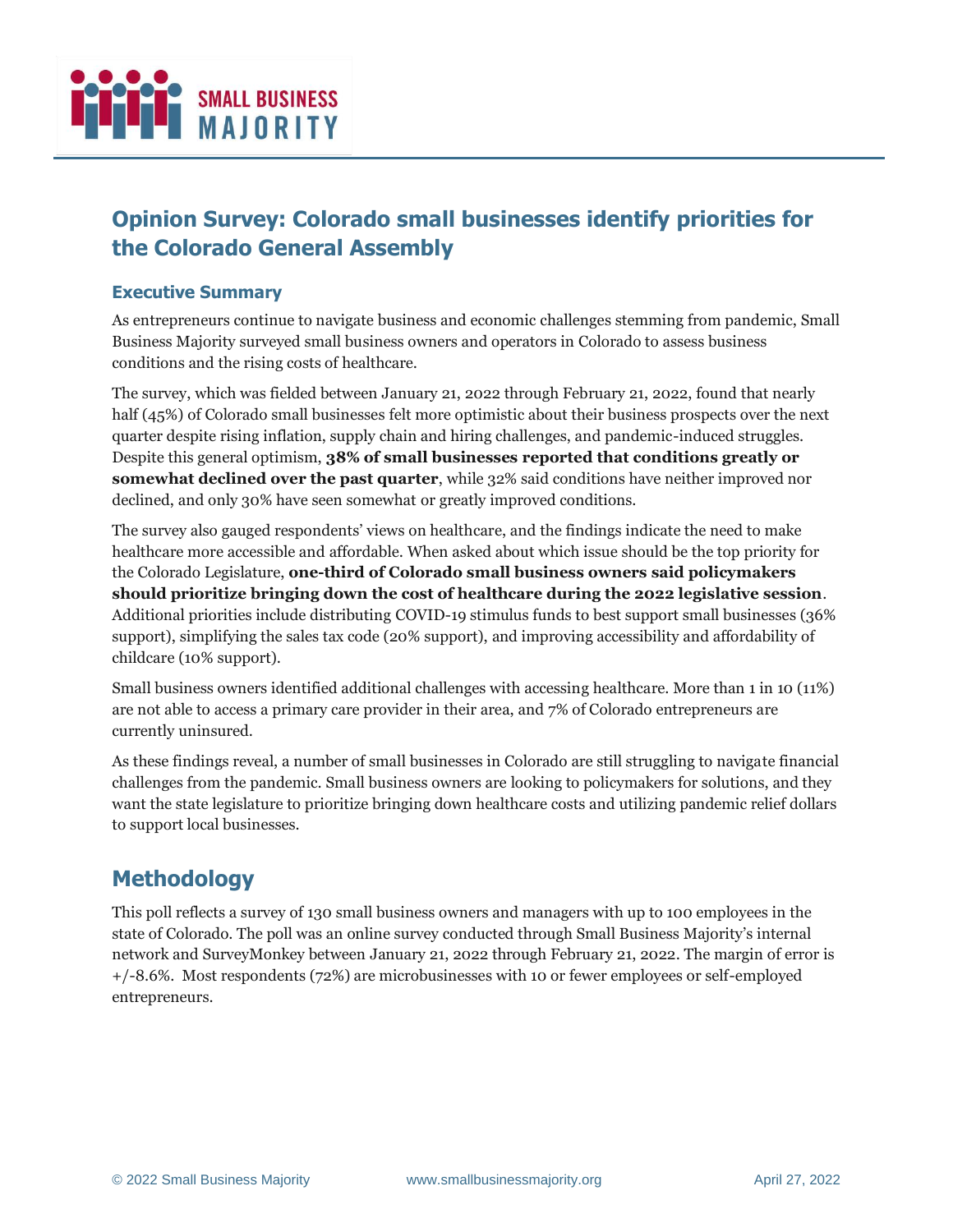# **Toplines**

| 1. Are you the owner of a small business, or do you manage the business' operations?                                                                   |     |  |  |  |
|--------------------------------------------------------------------------------------------------------------------------------------------------------|-----|--|--|--|
|                                                                                                                                                        |     |  |  |  |
|                                                                                                                                                        |     |  |  |  |
|                                                                                                                                                        |     |  |  |  |
| 2. In what industry do you operate your business?                                                                                                      |     |  |  |  |
|                                                                                                                                                        |     |  |  |  |
|                                                                                                                                                        |     |  |  |  |
|                                                                                                                                                        |     |  |  |  |
|                                                                                                                                                        |     |  |  |  |
|                                                                                                                                                        |     |  |  |  |
|                                                                                                                                                        |     |  |  |  |
|                                                                                                                                                        |     |  |  |  |
|                                                                                                                                                        |     |  |  |  |
|                                                                                                                                                        |     |  |  |  |
|                                                                                                                                                        |     |  |  |  |
|                                                                                                                                                        |     |  |  |  |
|                                                                                                                                                        |     |  |  |  |
|                                                                                                                                                        |     |  |  |  |
|                                                                                                                                                        |     |  |  |  |
|                                                                                                                                                        |     |  |  |  |
|                                                                                                                                                        |     |  |  |  |
|                                                                                                                                                        |     |  |  |  |
|                                                                                                                                                        |     |  |  |  |
|                                                                                                                                                        |     |  |  |  |
|                                                                                                                                                        |     |  |  |  |
| Other.                                                                                                                                                 | 19% |  |  |  |
| 3. How many people do you employ including yourself? Please include full-time and part-<br>time employees, but do not include independent contractors. |     |  |  |  |
|                                                                                                                                                        |     |  |  |  |
|                                                                                                                                                        |     |  |  |  |
|                                                                                                                                                        |     |  |  |  |
|                                                                                                                                                        |     |  |  |  |
|                                                                                                                                                        |     |  |  |  |
|                                                                                                                                                        |     |  |  |  |
|                                                                                                                                                        |     |  |  |  |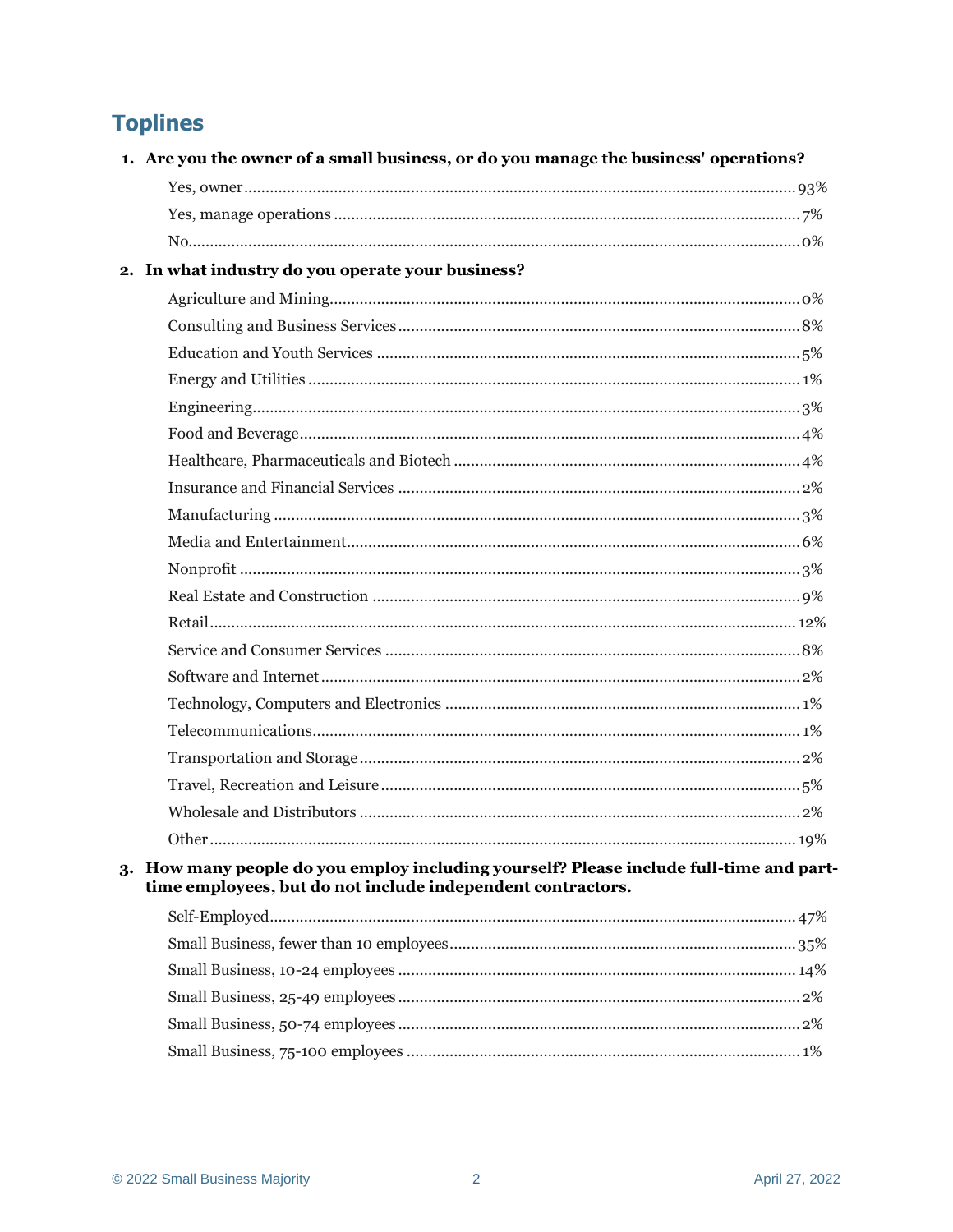| 4. Generally speaking, not taking into account seasonality, have business conditions<br>improved or declined over the past quarter?                                                                             |  |
|-----------------------------------------------------------------------------------------------------------------------------------------------------------------------------------------------------------------|--|
|                                                                                                                                                                                                                 |  |
|                                                                                                                                                                                                                 |  |
|                                                                                                                                                                                                                 |  |
| 5. How optimistic are you about your business prospects over the next quarter, where 10<br>is very optimistic and 1 is not optimistic at all?                                                                   |  |
|                                                                                                                                                                                                                 |  |
|                                                                                                                                                                                                                 |  |
|                                                                                                                                                                                                                 |  |
| 6. The Colorado Legislature's 2022 session began in January. The following are currently<br>being discussed among policymakers. Of these, which should be the top priority for the<br>Legislature? (choose one) |  |
|                                                                                                                                                                                                                 |  |
|                                                                                                                                                                                                                 |  |
| How to distribute Covid-19 stimulus funds to best support small business 36%                                                                                                                                    |  |
|                                                                                                                                                                                                                 |  |
| 7. Are you able to access a primary care provider for healthcare in your area?                                                                                                                                  |  |
|                                                                                                                                                                                                                 |  |
|                                                                                                                                                                                                                 |  |
| 8. Which of the following best matches your situation when it comes to health insurance?                                                                                                                        |  |
|                                                                                                                                                                                                                 |  |
|                                                                                                                                                                                                                 |  |
|                                                                                                                                                                                                                 |  |
| I participate in a healthcare sharing arrangement or healthcare sharing ministry 0%                                                                                                                             |  |
|                                                                                                                                                                                                                 |  |
|                                                                                                                                                                                                                 |  |
|                                                                                                                                                                                                                 |  |
| 9. What is your race?                                                                                                                                                                                           |  |
|                                                                                                                                                                                                                 |  |
|                                                                                                                                                                                                                 |  |
|                                                                                                                                                                                                                 |  |
|                                                                                                                                                                                                                 |  |
|                                                                                                                                                                                                                 |  |
|                                                                                                                                                                                                                 |  |
|                                                                                                                                                                                                                 |  |
|                                                                                                                                                                                                                 |  |
|                                                                                                                                                                                                                 |  |